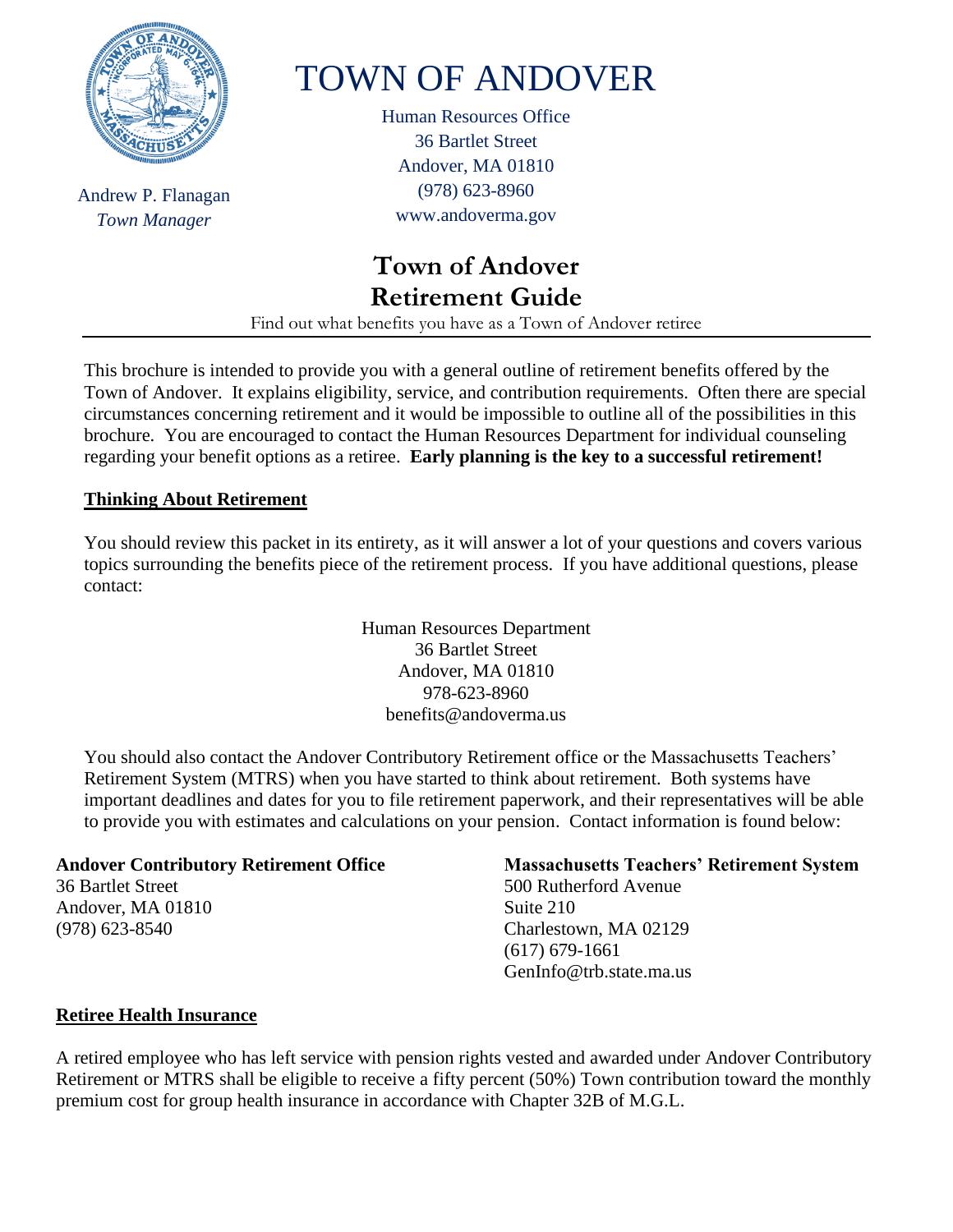If you are eligible for health insurance, you may also cover your eligible family members. Eligible family members include children (until they reach age 26); your spouse (as defined by Massachusetts state law); and any disabled children you have over the age of 26. Disabled children need to depend on you for principal support and be unable to earn a living due to their mental or physical condition. The disability must have started before age 19 (or before age 26 if they were still depending on you for principal support), and your child must continue to meet the plan's definition of "disabled." Contact your health plan directly to confirm disability status.

At least 45 days but not more than 120 days before your retirement date you should inform Human Resources that you wish to continue your health insurance benefit in retirement and provide the effective date of your retirement.

### Retirees under 65-year-old

Eligible retirees under the age of 65 may elect to participate in the Retiree HMO or PPO plan. The benefits available to retirees under the HMO or PPO plans are identical to the benefits available to active employees. The only change is the contribution amount is 50% of the premium as a retiree.

#### Retirees under 65 due to Accidental Disability

Retirees under the age of 65 who are collecting a pension check due to accidental, on the job disability in conjunction with the performance of their duties, as defined under M.G.L. c. 32, may continue their HMO or PPO plan coverage at the active employee contribution rates. The benefits available to retirees under the HMO or PPO plans are identical to the benefits available to active employees.

The current rates for these plans are included in this packet. Updated rate information is distributed via standard mail in the Spring. Please make sure you keep your mailing address current with the Town so you can receive this information. An address change form is included with this packet.

### Retirees 65 years old and over

Eligible retirees 65 and older may continue their benefits with the Town. However, if they wish to continue under the Town's group health insurance plans, they are required to enroll in Medicare Part A and B and shall be further required to enroll in the Town's Medicare Supplement Plan as a precondition for participation in the Town's group insurance program.

If you and your spouse are enrolling in the Town's Medicare Supplement Plan, you each must complete an enrollment form. Medicare Supplement Plan is an individual plan.

If you or a spouse are eligible for Medicare, and have dependents on the current family plan, you may stay on the family plan until your dependent child/children are off the plan. Then you and spouse would transfer to individual health plans. However, if you or your spouse are age 65, you are still obligated to enroll in Medicare Part A & B which will serve as your primary form of insurance.

The current rates for these plans are included in this packet. Updated rate information is distributed via standard mail in the Fall, in advance of open enrollment in November for a coverage date of January 1<sup>st</sup>. Please make sure you keep your mailing address current with the Town so you can receive this information. An address change form is included with this packet.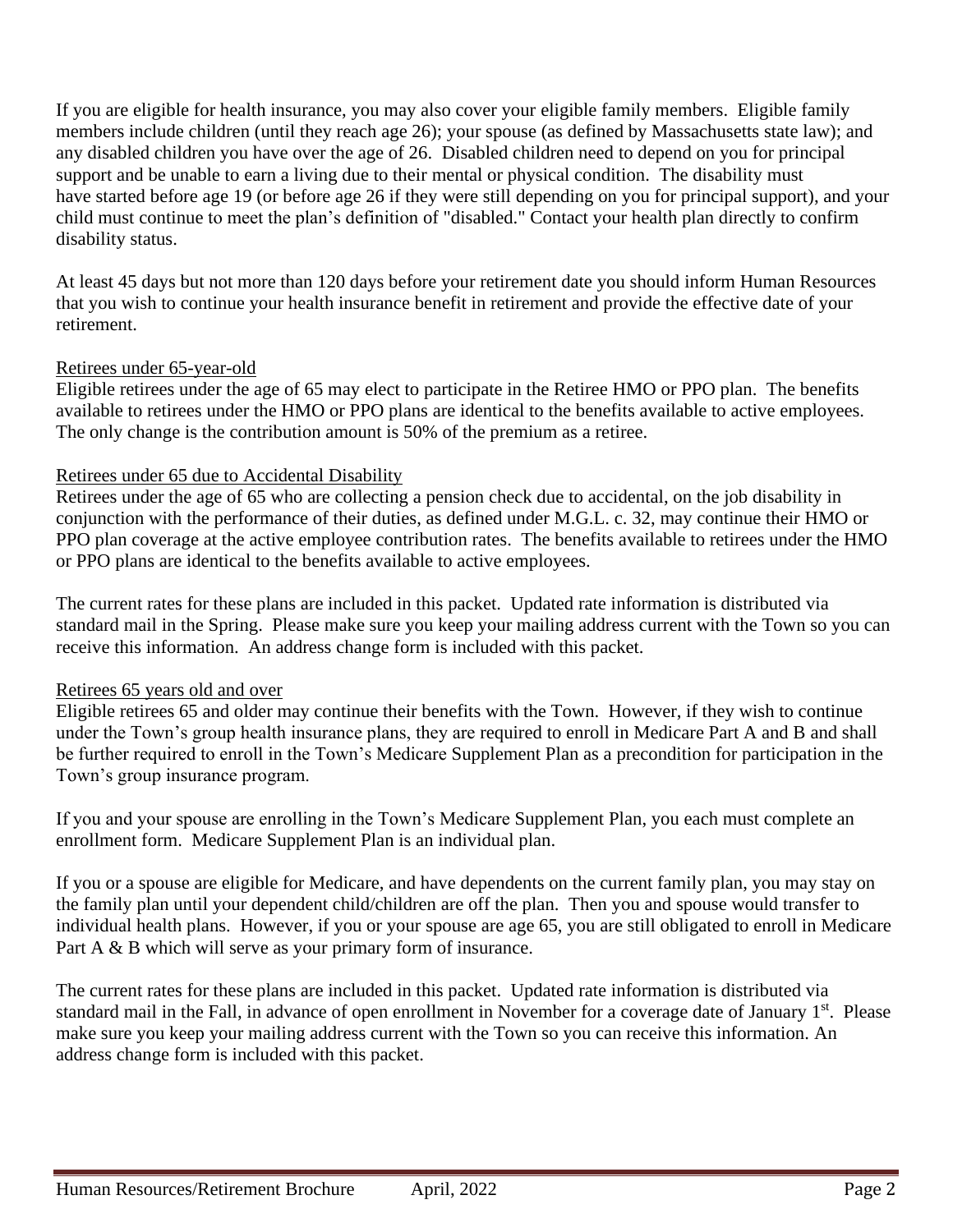The Town's Medicare Supplement Plan has a prescription drug plan included and therefore, in accordance with Federal Law, has very strict enrollment deadlines. Applications must be received and processed by the Town no later than the 1<sup>st</sup> of the month prior to retirement. See examples:

| <b>Retirement Date</b> | <b>Application Deadline</b> |
|------------------------|-----------------------------|
| March $1st$            | February 1 <sup>st</sup>    |
| March $15th$           | February 1 <sup>st</sup>    |
| March $31st$           | February $1st$              |

As part of the enrollment packet for the Medicare Supplement Plan, the Town must receive copies of your Medicare Part A & B cards at the time of enrollment. If you have not received your cards by the enrollment deadline you may substitute an official letter from the Social Security Administration confirming your enrollment in Medicare Part A & B, including a firm effective date.

Those individuals who are not able to obtain their cards or an official letter from the Social Security Administration prior to the enrollment deadline will remain on an HMO or PPO plan at the 50% premium contribution level. **In the event a Medicare eligible retiree fails to enroll in Medicare Part A and Part B within 60 days post-date of retirement, the Town reserves the right to terminate coverage for said retiree**.

Additional information about Medicare can be obtained here:<https://www.medicare.gov/> or 1-877-486-2048.

Additional information about the Social Security Administration can be obtained here:<https://www.ssa.gov/> or 1-877-669-3127. Employees are encouraged to visit the Social Security Administration in person for the best available service. The local office is located at: 439 S Union St, Ste 106A, Lawrence, MA 01843. A comprehensive listing of all Massachusetts Social Security Administration field offices can be found here: <https://www.ssa.gov/boston/MA.htm>

# **How to pay for Health Insurance**

Just like active health insurance plans, retiree health insurance plans are prepaid one month in advance. It is important to keep this in mind as you approach retirement. The Town will work directly with you to ensure the correct health insurance premiums are deducted from your final paychecks or arrange for direct payment to cover your retiree health insurance premium. Sometimes you will not be receiving a retirement check from Andover Contributory Retirement or MTRS immediately upon retirement and will have to make direct payment for health insurance coverage.

There are two ways to pay for health insurance during retirement:

- 1. Automatic Deduction from Retirement Check: The most convenient and preferred way is to have your health insurance payment automatically deducted from your retirement check, either Andover Contributory Retirement or MTRS. Monthly premium rates are updated automatically with Andover Contributory Retirement and MTRS. Deductions are taken from your monthly check for the following month's coverage (i.e., your February pension check will have a deduction for March's premiums).
- 2. Direct Payment: Retirees can mail or drop off direct payments at the Town Hall. Payments must be received by the 15<sup>th</sup> of the month preceding the month to which coverage applies. This option is only available to those retirees whose pension check is not large enough to cover insurance deductions or surviving spouses who are not receiving survivor benefit checks from the respective retirement system.

In the event a retiree in the health insurance plan fails to pay their share of premium in excess of two months, the Town shall have the right to terminate coverage for said retiree.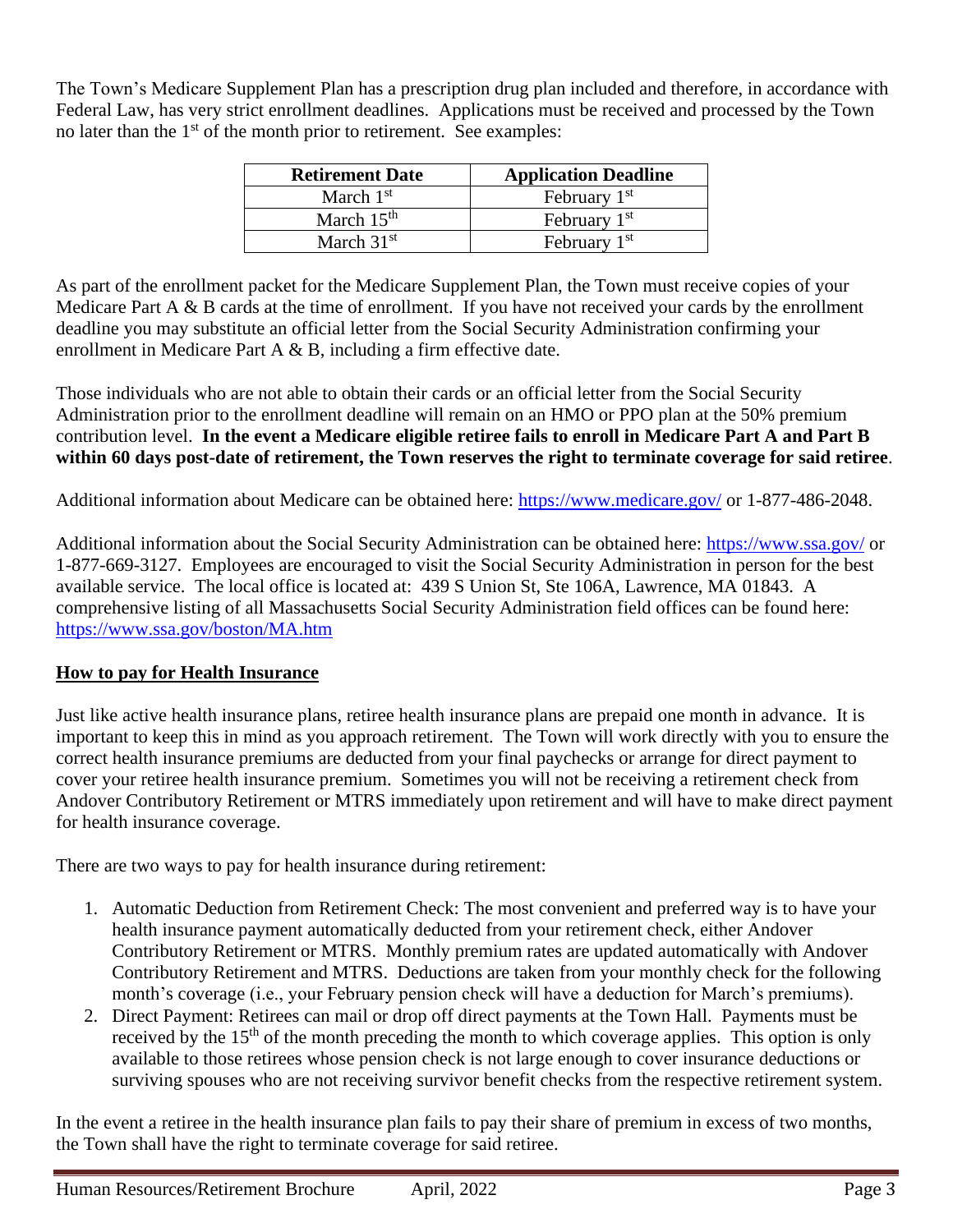### **Retiree Dental Insurance**

The Town of Andover offers the following retiree dental plan(s), BCBS **Dental Blue**. The Town does NOT contribute towards dental, meaning the retiree is responsible for 100% of the premium. The rates and plan offered to retirees are identical to those offered to active employees.

At least 45 days, but not more than 120 days before your retirement date, you should inform Human Resources that you wish to continue your dental benefit in retirement and provide the effective date of your retirement. The cost of Dental coverage can be paid in the same manner as your health insurance plan (noted earlier in the packet).

The current rates for these plans are included in this packet. Updated rate information is distributed via standard mail in the Spring. Please make sure you keep your mailing address current with the Town so you can receive this information. An address change form is included with this packet.

#### **Retiree Vision Insurance**

The Town of Andover offers the following retiree vision plan(s), BCBS **EyeMed**. The Town does NOT contribute towards vision, meaning the retiree is responsible for 100% of the premium. The rates and plan offered to retirees are identical to those offered to active employees.

At least 45 days, but not more than 120 days before your retirement date, you should inform Human Resources that you wish to continue your vision benefit in retirement and provide the effective date of your retirement. The cost of Vision coverage can be paid in the same manner as your health insurance plan (noted earlier in the packet).

The current rates for these plans are included in this packet. Updated rate information is distributed via standard mail in the Spring. Please make sure you keep your mailing address current with the Town so you can receive this information. An address change form is included with this packet.

#### **Retiree Life Insurance**

Active employees enrolled in Basic Life insurance may continue this coverage in retirement. It should be noted that the current insured amount of \$5,000 does reduce to \$2,000 in retirement, and the monthly premium is reduced to \$1.16.

At least 45 days, but not more than 120 days before your retirement date, you should inform Human Resources that you wish to continue your life insurance benefit in retirement and provide the effective date of your retirement. The cost of Basic Life coverage can be paid in the same manner as your health insurance plan (noted earlier in the packet).

#### **Open Enrollment Periods for Retirees**

Open Enrollment is the only period you can make changes to your health, dental or vision plans outside of a qualifying event. Qualifying events include, but are not limited to: Loss of health coverage, changes in household (ex: getting married or divorced, death) and other events found here: <https://www.healthcare.gov/glossary/qualifying-life-event/>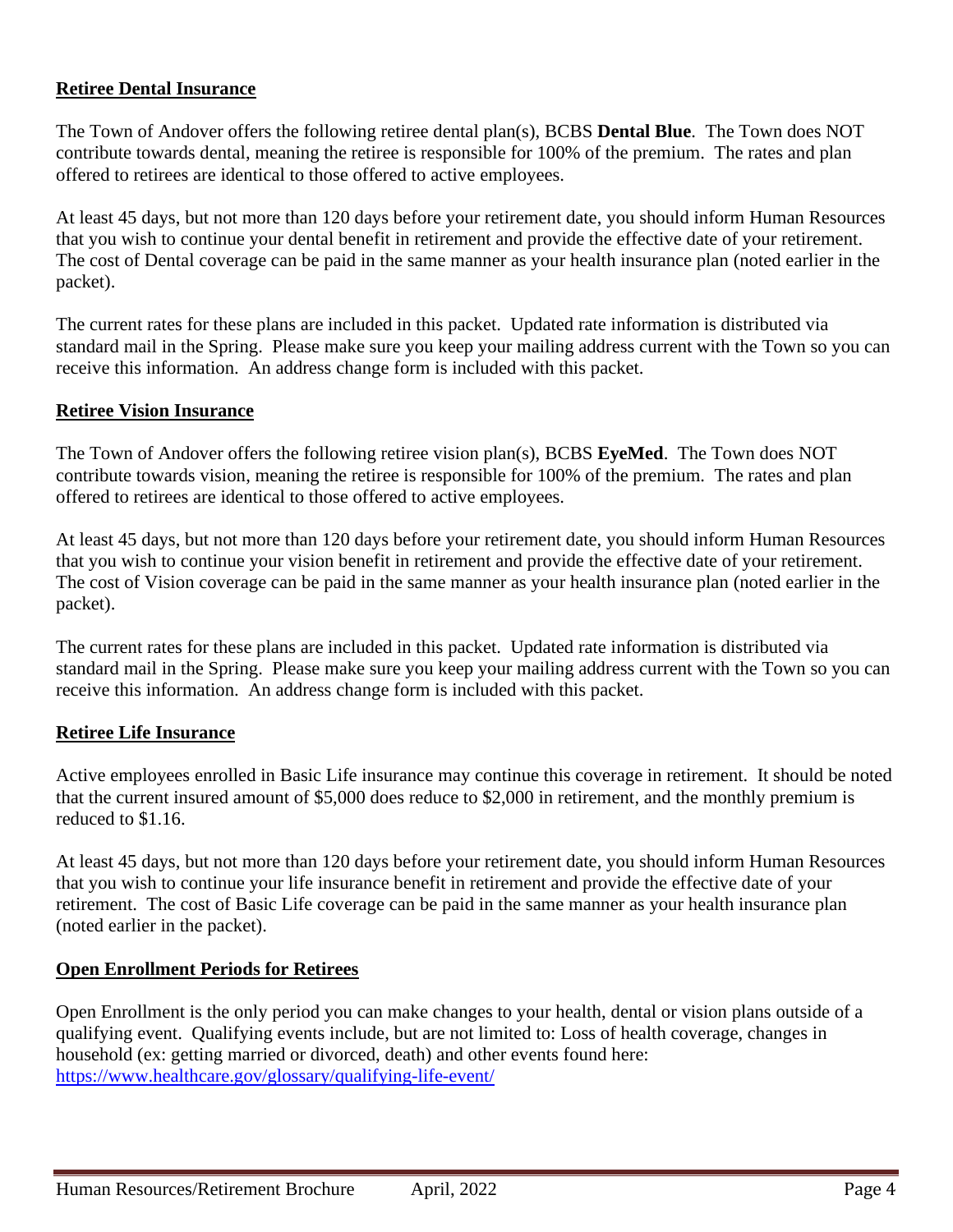| Open Enrollment<br>Period | Change<br>Effective | Plan                        | People Eligible                                                                        |
|---------------------------|---------------------|-----------------------------|----------------------------------------------------------------------------------------|
| Mid-April to<br>early May | July 1              | HMO & PPO Plans             | Non-Medicare eligible retirees and<br>dependents of retirees on non-<br>Medicare plans |
| November                  | January 1           | Medicare Supplement Plan(s) | All retirees and dependents of retirees<br>on Medicare Supplement Plan(s)              |
| Mid-April to<br>early May | July 1              | Dental Blue and EyeMed      | All retirees and dependents of retirees                                                |

# **FAQ Section:**

Q: Will my premiums go up when I retire?

A: Retirees pay fifty percent (50%) of health and life insurance, and one hundred percent (100% ) for dental and vision insurance. Premiums are withheld from your monthly retirement or pension check, and we collect them one month in advance. For example, June deductions pay for coverage in July. Rates are subject to change on an annual basis.

## Q: Are the rules different for retirees?

A: Retiree health insurance coverage follows the same rules as coverage for active employees. Retirees can newly enroll in or change plans during the annual enrollment period each spring for non-Medicare Plan(s) that begin July 1<sup>st</sup> and each fall for Medicare Plan(s) for coverage that begins on January 1<sup>st</sup>. Retirees can also enroll any time during the year due to a loss of coverage or other qualifying event as explained earlier in this packet. Retirees can add or remove dependents due to a qualifying life event, including:

- a marriage or birth
- a spouse or dependent losing their coverage, or
- a spouse or dependent gaining coverage elsewhere. You need to drop them from your plan within 30 days of them getting new coverage.

Q: How do I update or change my address?

A: You can update your address by completing the Change of Address form (included with this packet) and submitting it to the Human Resource office within 30 days of your move. If you are enrolled in the HMO plan, and move out of your plan's service area, you must enroll in the PPO plan within 30 days or run the risk of claims not being covered. For questions about the plan service areas, please contact the Benefits Manager at 978-623-8962.

Q: What do I need to know if I'm covering my spouse?

A: Upon a retiree's death, their surviving spouse may continue coverage at 100% of the health premium. Please also keep in mind:

- Choosing Option D, or Lump Sum option for your pension allowance does not affect your surviving spouse's eligibility for continued health insurance. But, if you choose Lump Sum Option, then your spouse must pay premiums to the Town.
- If you choose Option D for your pension allowance, we will take monthly deductions from your surviving spouse's pension check.
- Per MGL, surviving spouses are no longer eligible for health insurance upon remarriage.
- *Important.* In order to be eligible for surviving spouse coverage, the surviving spouse must be covered on the Town's health insurance plan at the time of the retiree's passing.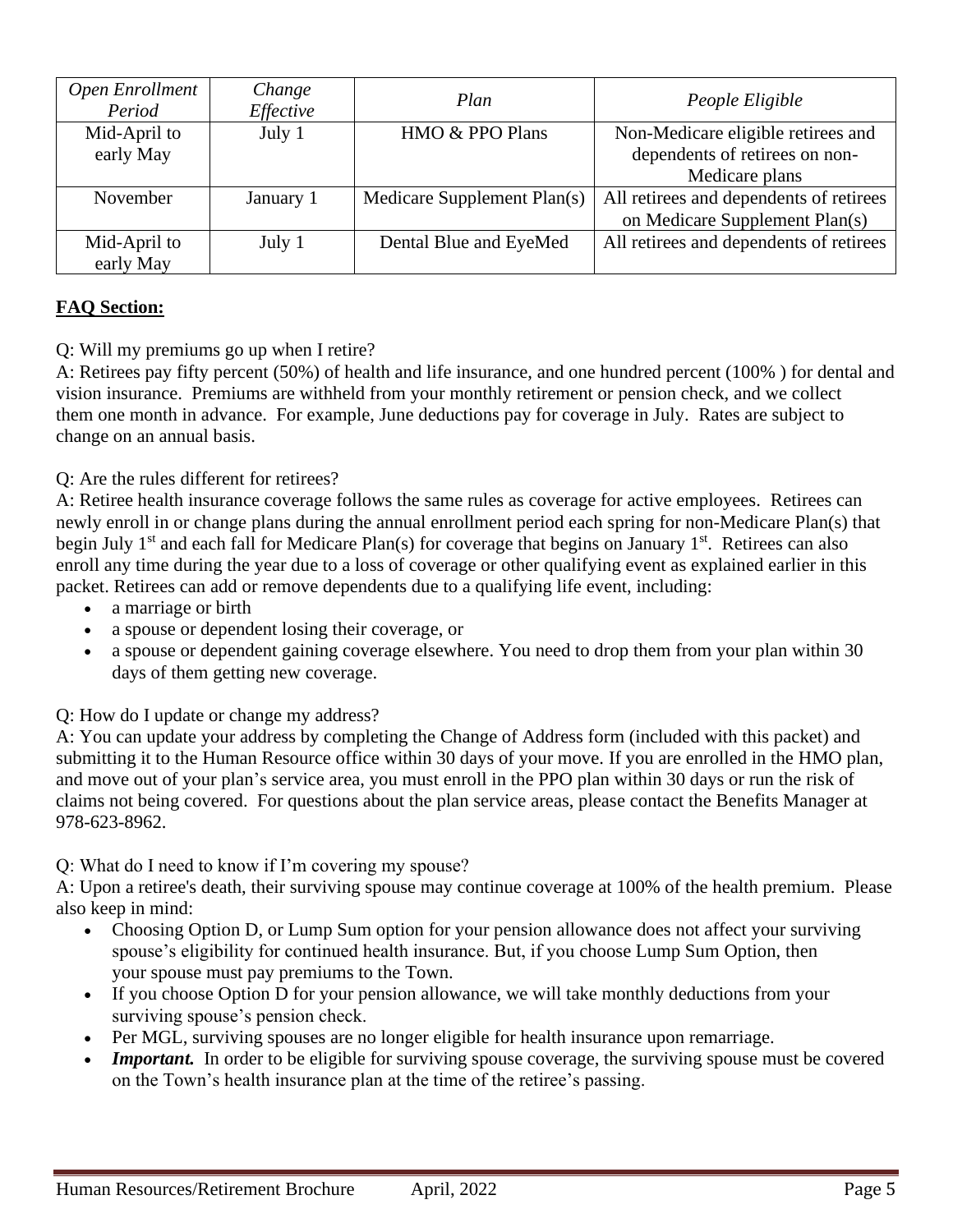# Q: Do I have to enroll in Medicare?

A: Effective July 1, 2011, [Massachusetts law](https://malegislature.gov/Laws/SessionLaws/Acts/2011/Chapter69) mandated that all cities and towns require retirees (and covered spouses) age 65 and older to enroll in Medicare Parts A and B. If eligible, these retirees and covered spouses must also transfer to a Medicare plan if they wish to continue their group health insurance coverage through the Town of Andover.

This includes:

- retirees
- the spouses of retirees
- Medicare eligible dependent children (if they are disabled), and
- surviving spouses.

Retirees and their spouses must enroll in both Medicare Parts A and B when reaching age 65.

Q: How do I know if I'm eligible for Medicare?

A: You could be eligible for Medicare Part A for free if:

- you worked 40 credits into Social Security
- you have a current spouse, former spouse, or a deceased spouse who worked 40 credits into Social Security
- you paid the Medicare tax (employees hired after April 1, 1986, have paid the Medicare tax), or
- you have Military service that counts toward eligibility.

This list is not comprehensive. Even if you think you are not eligible for Medicare, you must go through the process of applying through Social Security. If you are deemed not eligible, Medicare will provide you an official letter stating such which you must provide to us.

# Q: What is Medicare?

A: *Medicare Part A - Hospital Inpatient Insurance*: The insurance helps cover inpatient hospital care, skilled nursing facility care, nursing home care, hospice, and home health care. This is not for long-term care, and limits apply. If you are eligible for Medicare, Part A is **FREE**.

*Medicare Part B - Medical Out-Patient Insurance:* This insurance helps cover doctors' services, hospital outpatient care, and home health care. It also helps cover some preventive services. Please keep in mind:

- Most people pay the standard monthly Medicare Part B premium (\$170.10 in 2022).
- Higher Part B premiums (Income-related Monthly Adjustment Amounts) may apply to some retirees based on their income level.
- If you collect a Social Security check, your premium will be withheld from your check.
- If you do not collect a Social Security check, you will be billed on a monthly or quarterly basis for your premium. You must pay this invoice, or you will lose your Medicare and your Medicare Supplemental plan through the Town.

# Q: What if my spouse or I am ineligible for Medicare?

A: If you are ineligible for Medicare (Part A is not free), you must provide proof. We need a copy of a letter on Social Security letterhead stating that you are not eligible for Medicare Part A for free. The Town will then discuss next steps for assisting you with an alternate enrollment method and payment for Part A and Part B.

Q: Do I have to enroll in Medicare if I'm covering dependents?

A: *Family Exemption*: If you are covering two or more family members (a spouse and dependents) who are not eligible for Medicare, you may continue coverage in your non-Medicare family plan, but must enroll in Medicare. [\(https://malegislature.gov/Laws/GeneralLaws/PartI/TitleIV/Chapter32B/Section18A\\_\)](https://malegislature.gov/Laws/GeneralLaws/PartI/TitleIV/Chapter32B/Section18A_)